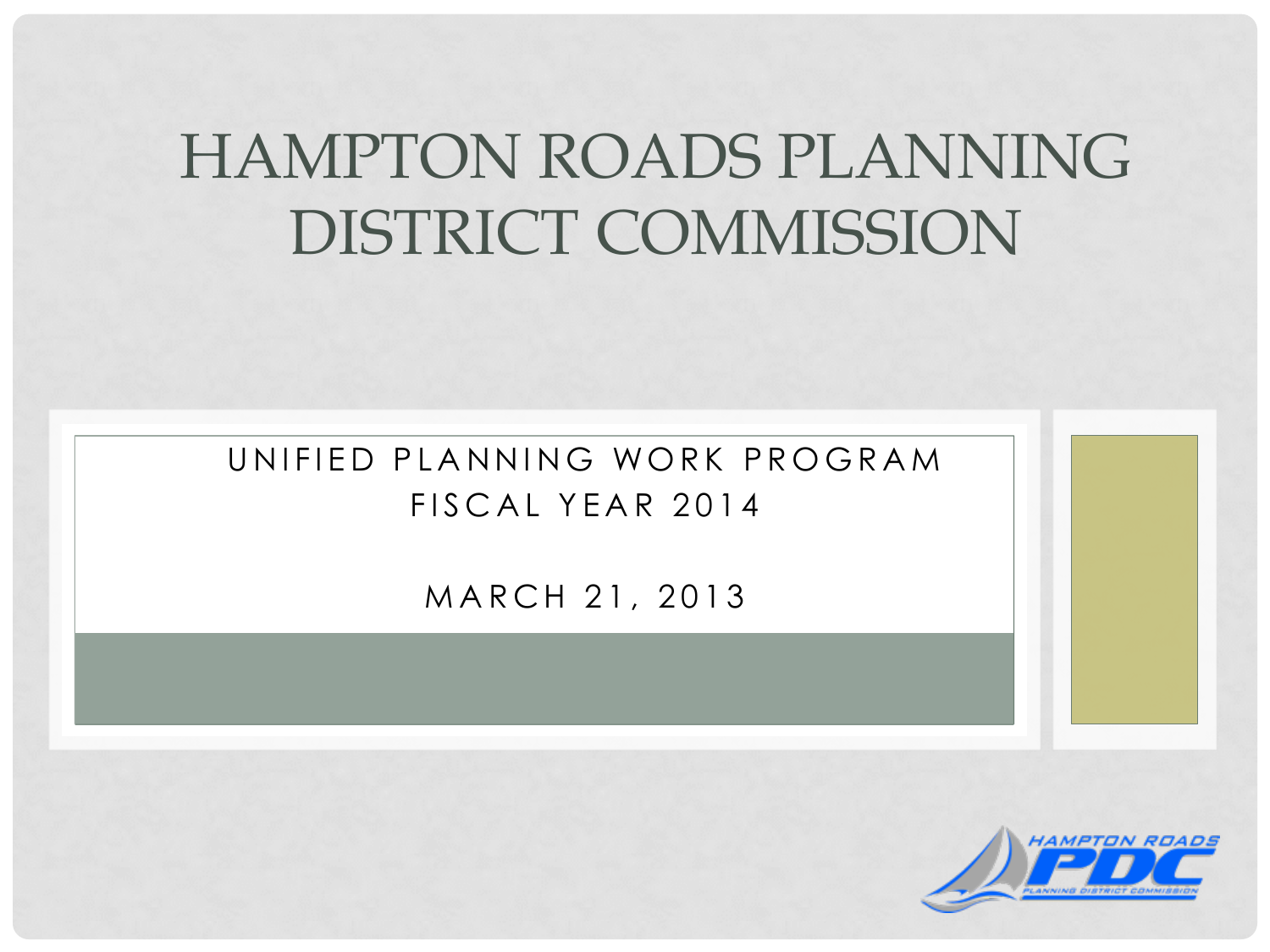# **ECONOMICS**

- Regional Benchmarking Study
- Hampton Roads Data Center
- Economic Analysis (modeling)
- Hampton Roads Economic Quarterly
- Economic Technical Assistance
- Annual Economic Forecasts
- Long-Range Socioeconomic Forecasts

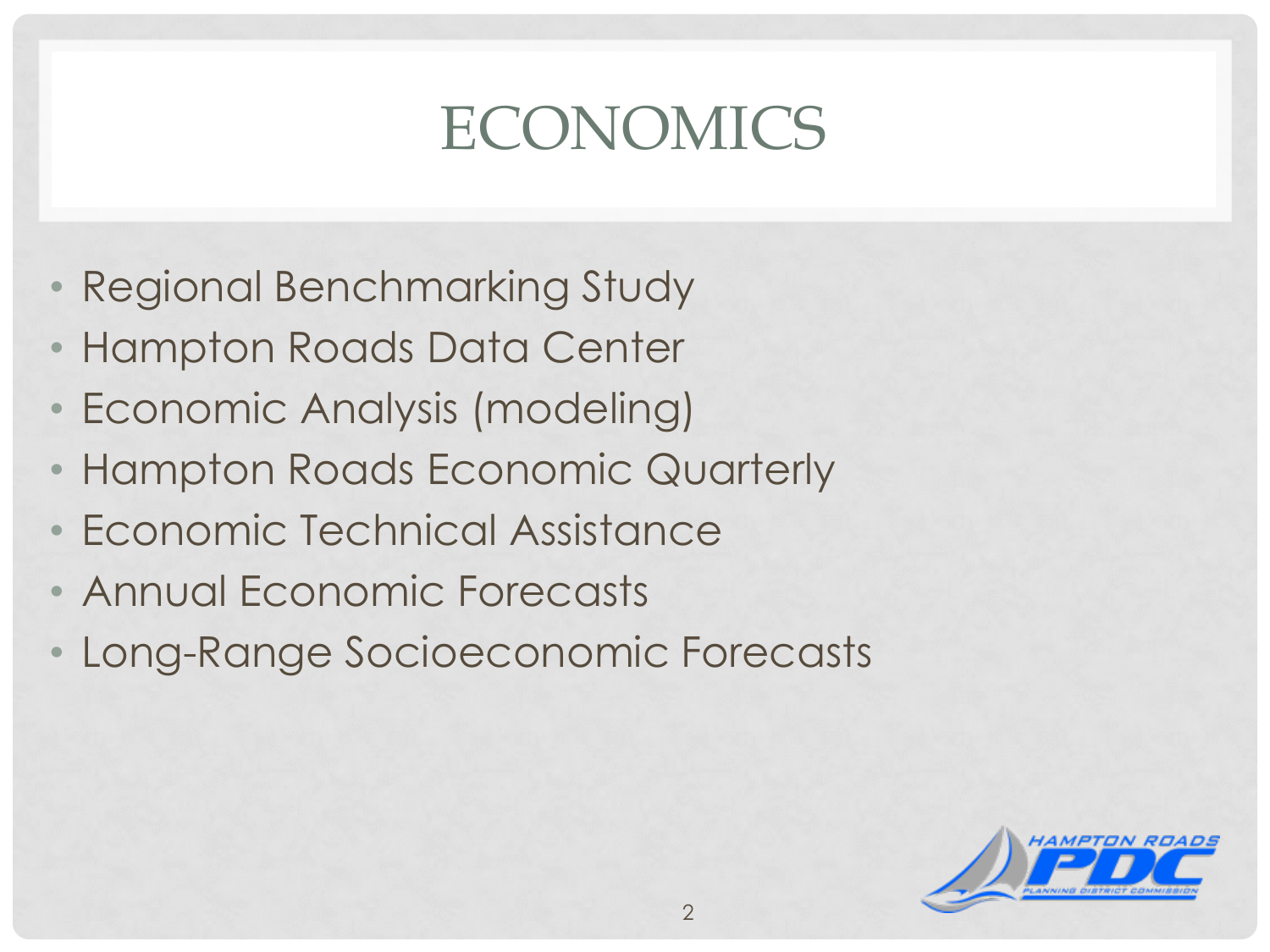#### EMERGENCY MANAGEMENT

- Regional Emergency Management
- Urban Area Security Initiative (UASI) Grant Program
- Regional Sustainment of Capabilities
- Medical Special Needs
- Metropolitan Medical Response System (MMRS)
- Regional WebEOC

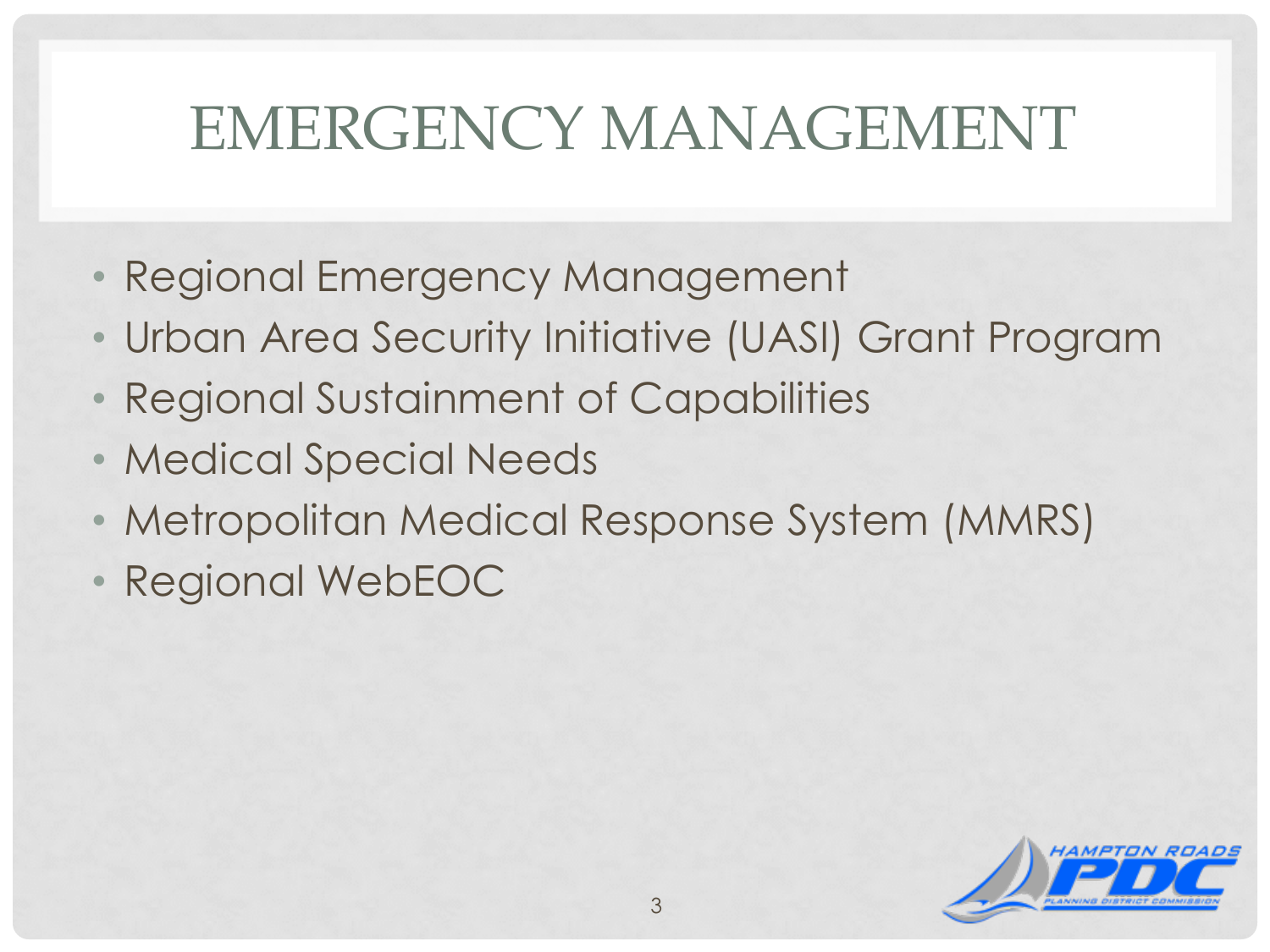## HOUSING

- Hampton Roads Loan Fund Partnership (HRLFP) Administrative Support
- Development of Regional Housing Service Portal
- Housing and Human Services Housing & Transportation Study
- Housing and Human Services Technical Assistance

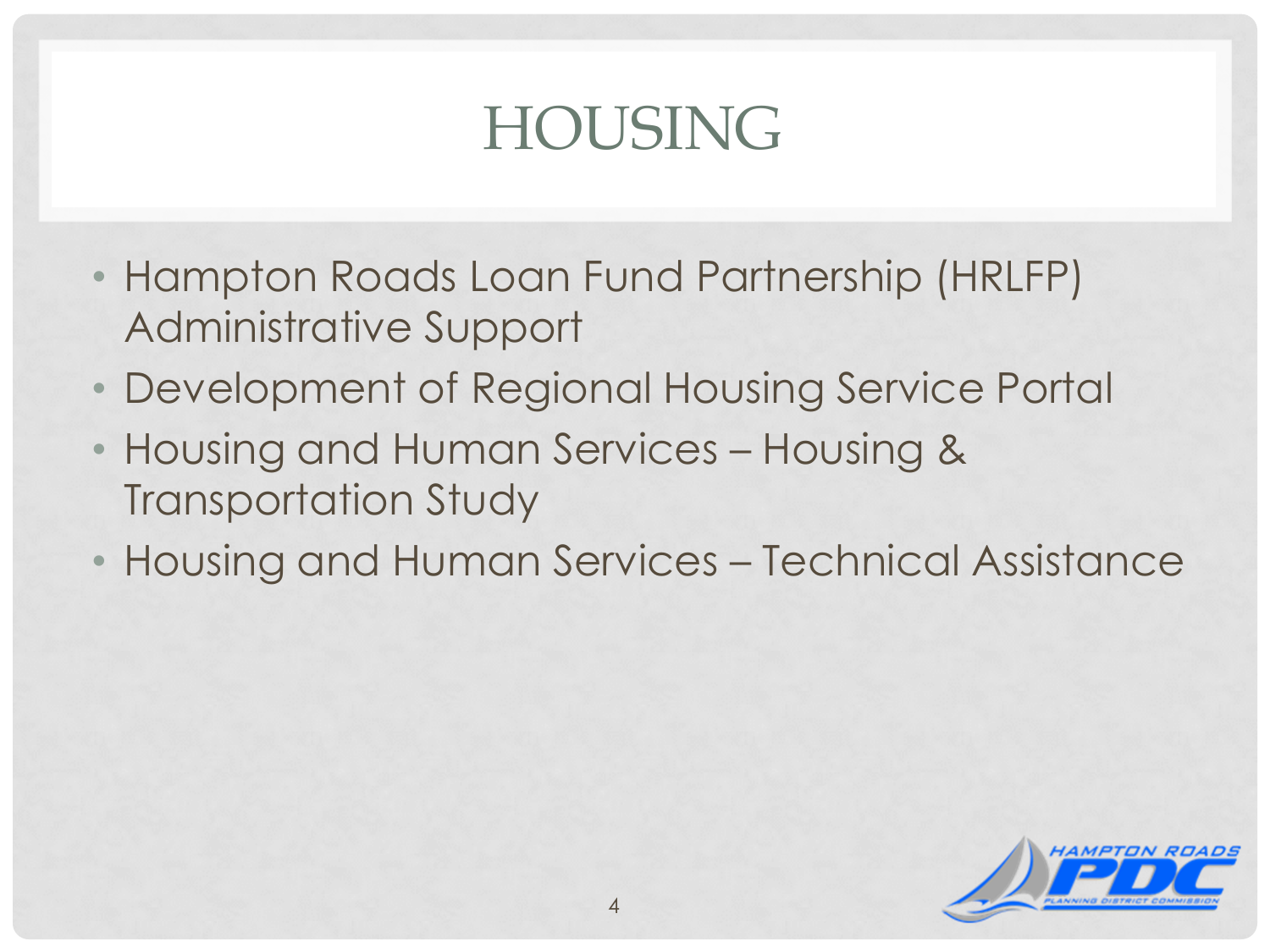#### PUBLIC INFORMATION & COMMUNITY AFFAIRS

- Public Information and Community Affairs
- Legislative Tracking
- askHRgreen.org
- Hampton Roads Watershed Roundtable
- Litter Control and Recycling Education Program
- Hampton Roads Water Efficiency Team (HR WET)
- Hampton Roads Stormwater Education Program (HR STORM)
- Hampton Roads Wastewater Education Program (HR FOG)
- Drinking Water Quality Education

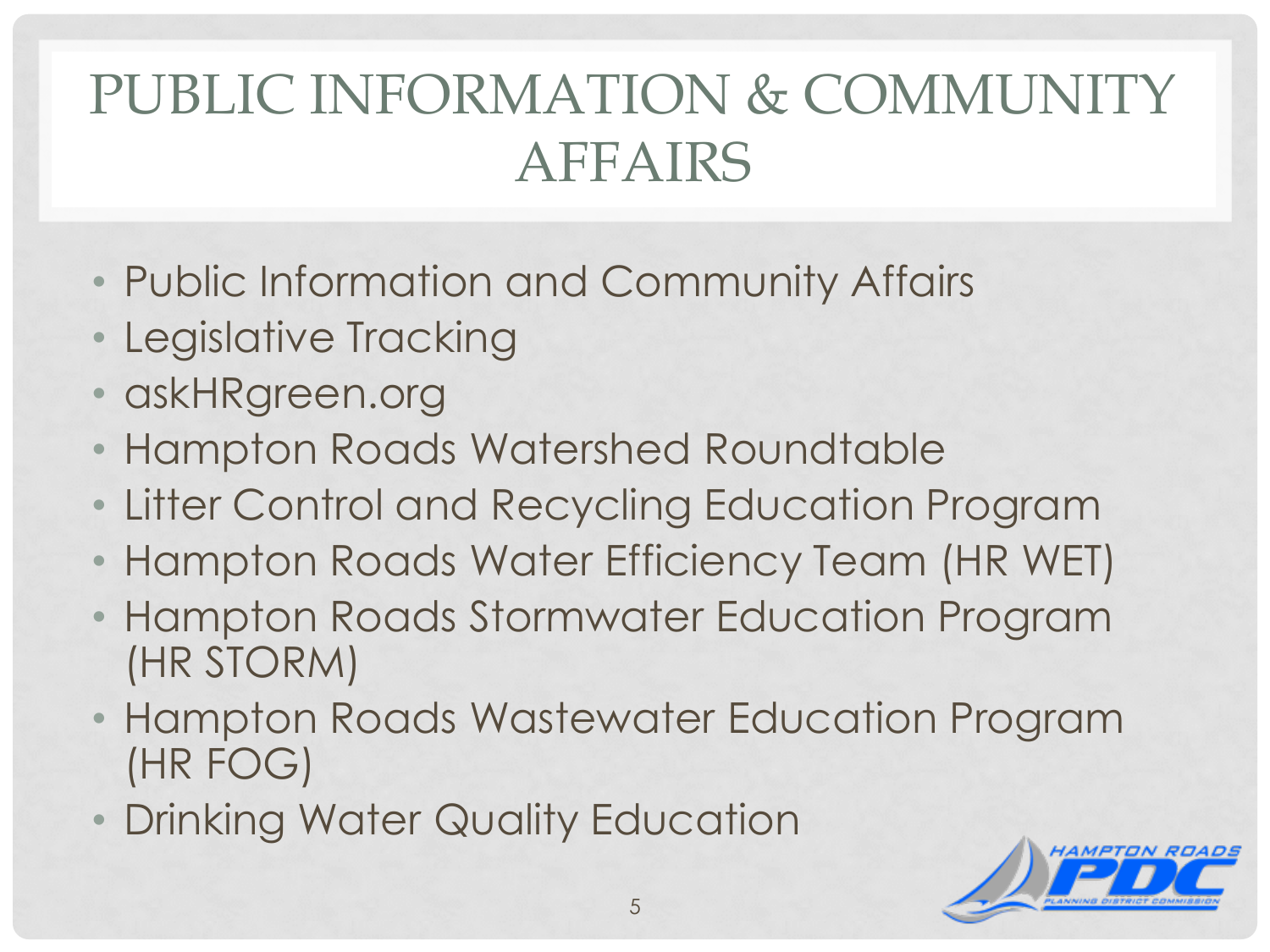## REGIONAL PLANNING

- Comprehensive Planning Technical Assistance
- Climate Change/Sea Level Rise Research
- Comprehensive Environmental Planning
- Coastal Zone Management Program
- Green Infrastructure Planning
- Regional Solid Waste Management Planning
- Regional Strategic Plan